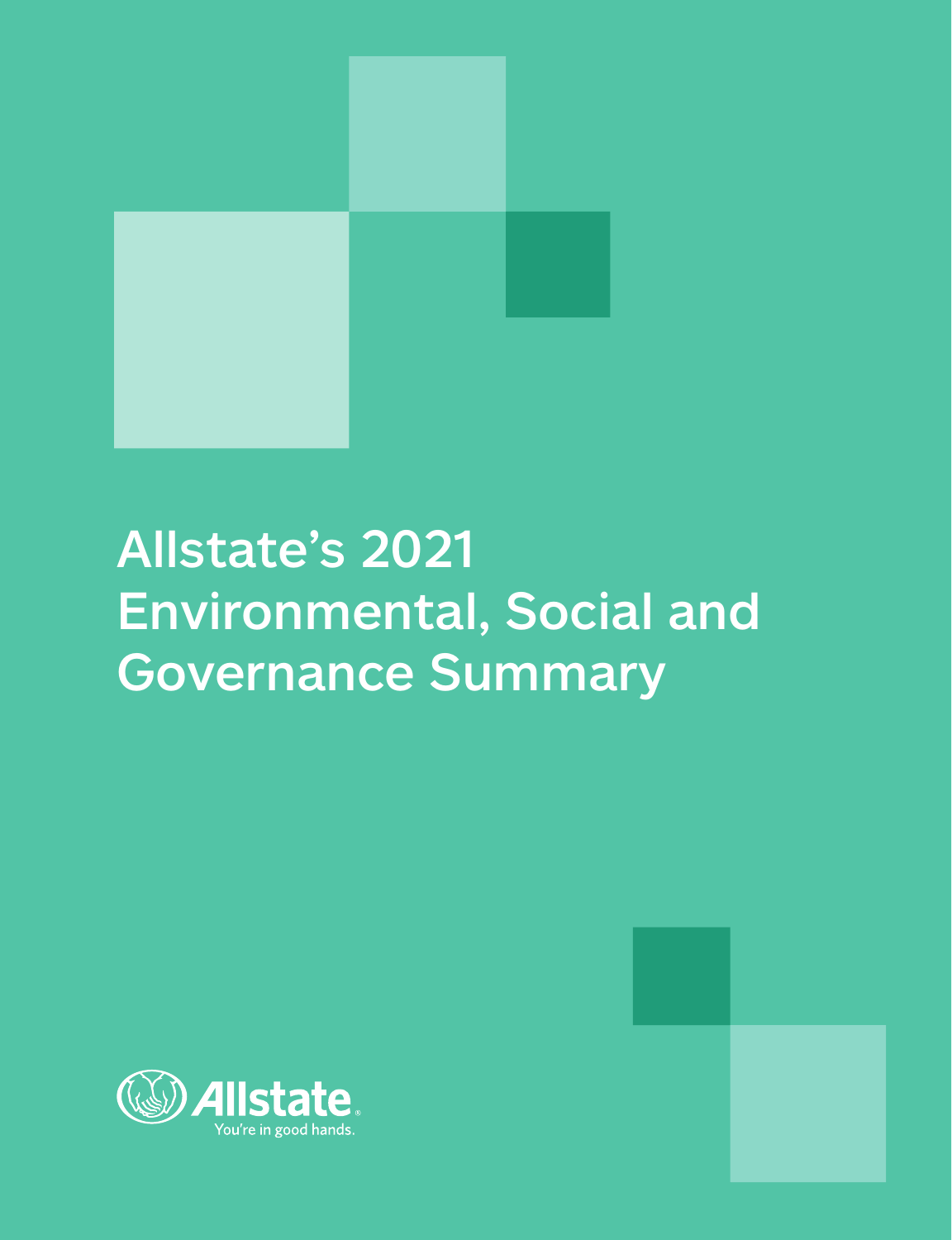# **letter from Chair, President and CEO**



## **Dear Stakeholders,**

As a purpose-driven company powered by purpose-driven people, Allstate empowers customers, creates opportunity for our team, delivers value for shareholders and improves society.

We believe that actions speak louder than words, which is why we have integrated strong environmental, social and governance (ESG) principles and practices into Allstate's culture and business strategy for decades.

Our approach has produced strong outcomes:

- **•** industry-leading customer-centric innovations that deliver economic and social benefits such as telematics and pay-per-mile insurance
- **•** strong returns in Allstate's investment portfolio
- **•** a resilient, diverse and ethical workforce with an empowered workplace culture that leverages differences to strengthen decision-making
- **•** a robust approach to managing climate risk

Allstate seeks to create the future, not just react to trends. Allstate's societal engagement is focused on climate, data privacy and equity, which link to Our Shared Purpose and are where we have the capabilities and platform to create meaningful change.

These issues matter to our business and society. We have actively addressed climate change for over 25 years since it damages customers' homes and impacts shareholder returns. Data privacy threatens customers' identities and impacts operating practices. Equity is a core value of our team.

We have made good progress since we first began reporting on ESG topics in 2003, but there is more to do. We welcome your feedback as we advance how Allstate delivers on our promise to society.

 $11/202$ 

**THOMAS J. WILSON Chair, President and CEO**

# **table of contents**

- **2 Letter from Chair, President and CEO**
- **3 Our Shared Purpose, ESG Priorities and Oversight**
- **6 ESG Goals and Achievements**
- **8 Climate Change**
- **9 Responsible Investing**
- **10 Human Capital Management**
- **11 Inclusive Diversity & Equity (IDE)**
- **12 Data Privacy and Information Security**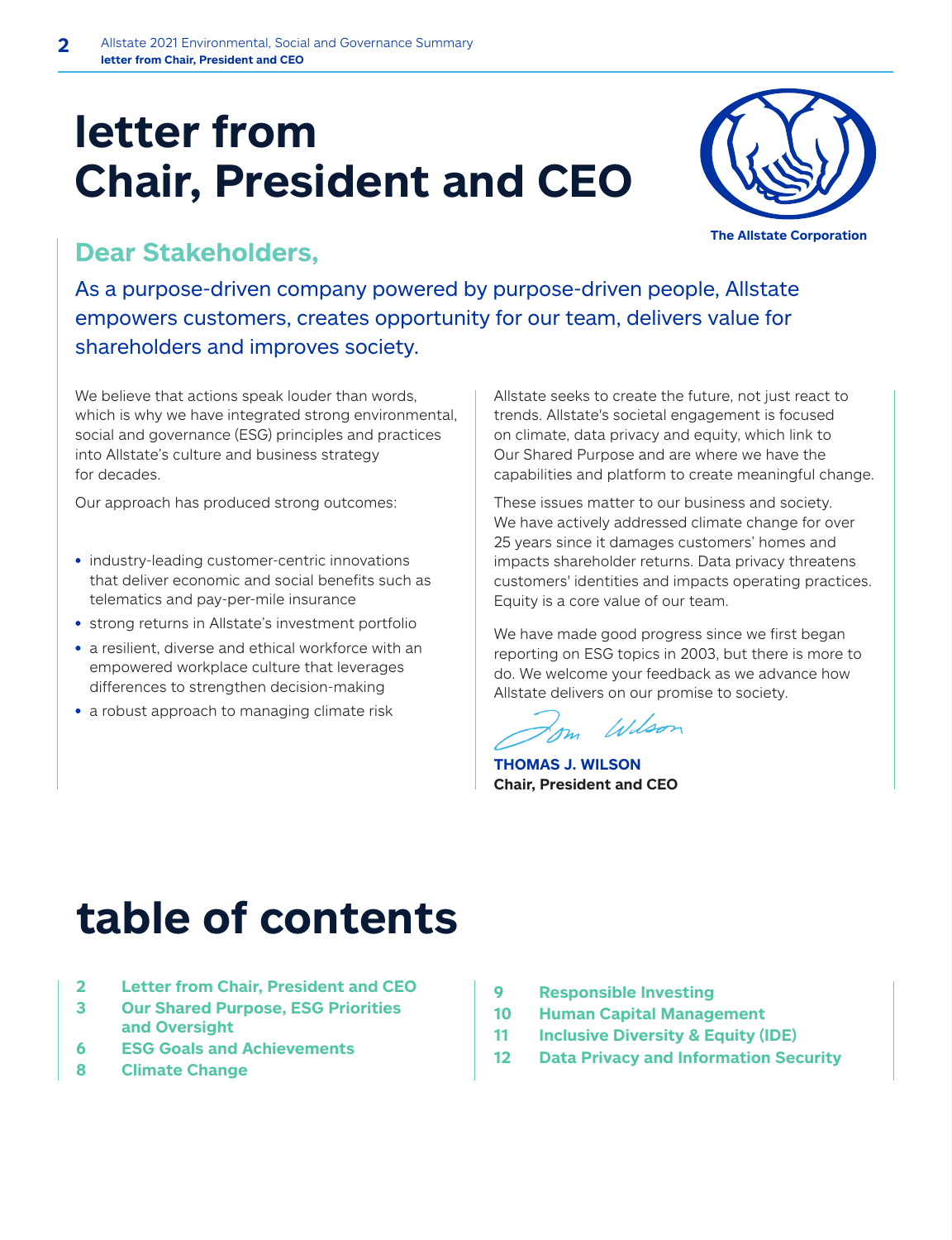## **Our Shared Purpose, ESG Priorities and Oversight**

Allstate (NYSE: ALL) is one of the largest publicly held personal lines insurers in the U.S. with 191 million policies in force as of year-end 2021, protecting autos, homes, motorcycles, health, disability, lives, personal devices and identities.

Our products are sold through Allstate agents, independent agents, call centers, websites, major retailers and voluntary benefits brokers. We have approximately 54,700 employees and 83,600 agents and agent support staff.

We updated Our Shared Purpose in 2021 to guide the cultural change needed for our Transformative Growth strategy, a multi-year initiative to increase personal property-liability market share by building a low-cost digital insurer with broad distribution. Our Transformative Growth strategy will improve customer value, expand customer access, increase sophistication and investment in customer acquisition, and leverage new technology ecosystems and organizational capabilities. Learn more in our 2022 proxy statement and 2021 Form 10-K.

## **Our Shared Purpose**

## **As the good hands...**

We **empower** customers with protection to help them achieve their hopes and dreams.

We **provide** affordable, simple and connected protection solutions.

We **create** opportunity for our team, economic value for our shareholders and improve communities.<br> **our behaviors** 

## **our operating standards**

**Focus on Customers** by anticipating and exceeding service expectations at low costs.

**Be the Best** at protecting customers, developing talent and running our businesses.

**Be Bold** with original ideas using speed and conviction to beat the competition.

**Earn Attractive Returns** by providing customer value, proactively accepting risk and using analytics.



## **our values**

**Integrity** is non-negotiable.

**Inclusive Diversity & Equity** values and leverages unique identities with equitable opportunity and rewards.

**Collective Success** is achieved through empathy and prioritizing enterprise outcomes ahead of individuals.

**Collaborate** early and often to develop and implement comprehensive solutions and share learnings.

**Challenge Ideas** to leverage collective expertise, evaluate multiple alternatives and create the best path forward.

**Provide Clarity** for expected outcomes, decision authority and accountability.

> **Provide Feedback** that is candid, actionable, independent of hierarchy and safe.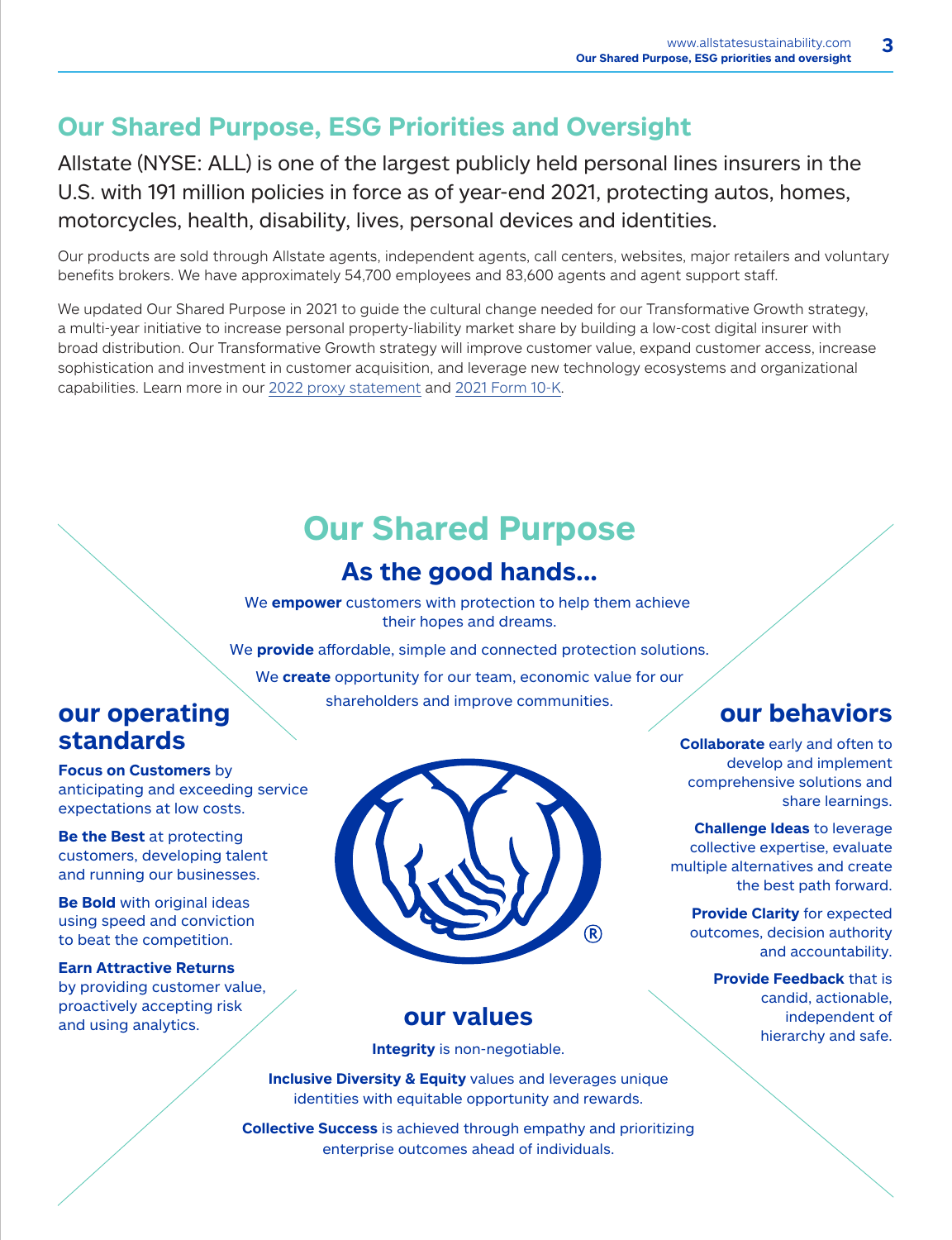## **ESG Priorities**





We believe that ESG priorities should align with Our Shared Purpose, Transformative Growth, and long-term enterprise value creation.

To that end, we use a materiality assessment to focus ESG issues on the most significant to our stakeholders. Our 2020 assessment followed the best practice methodology of identifying, prioritizing, and validating material topics. In 2021, we supplemented our 2020 ESG materiality assessment with extensive stockholder outreach to foster dialogue on societal issues of importance. We further prioritize our efforts on ESG matters that are strongly aligned to Our Shared Purpose, brand, business, and risk and return profile.

We have prioritized three ESG issues in particular: climate, Inclusive Diversity & Equity, and data privacy.

### **Climate change impacts customers and shareholders.**

Our business success depends on effectively modeling, pricing, and managing climate-related risk, developing products and services to address climate change and supporting public sector programs to remediate the impacts of more severe weather.

**Inclusive diversity & equity (IDE) practices foster a workplace culture that supports our Transformative Growth strategy.** An inclusive culture that fosters long-term attraction and development of diverse talent is necessary to meet diverse customer needs. IDE is integrated into our business via policies, processes, and decision-making.

**Data privacy protects customers and is a growth opportunity.** Protecting data and sensitive information is important to maintain trust in the Allstate brand. Allstate provides identity protection products to millions of customers, which empowers them with more control over their personal data.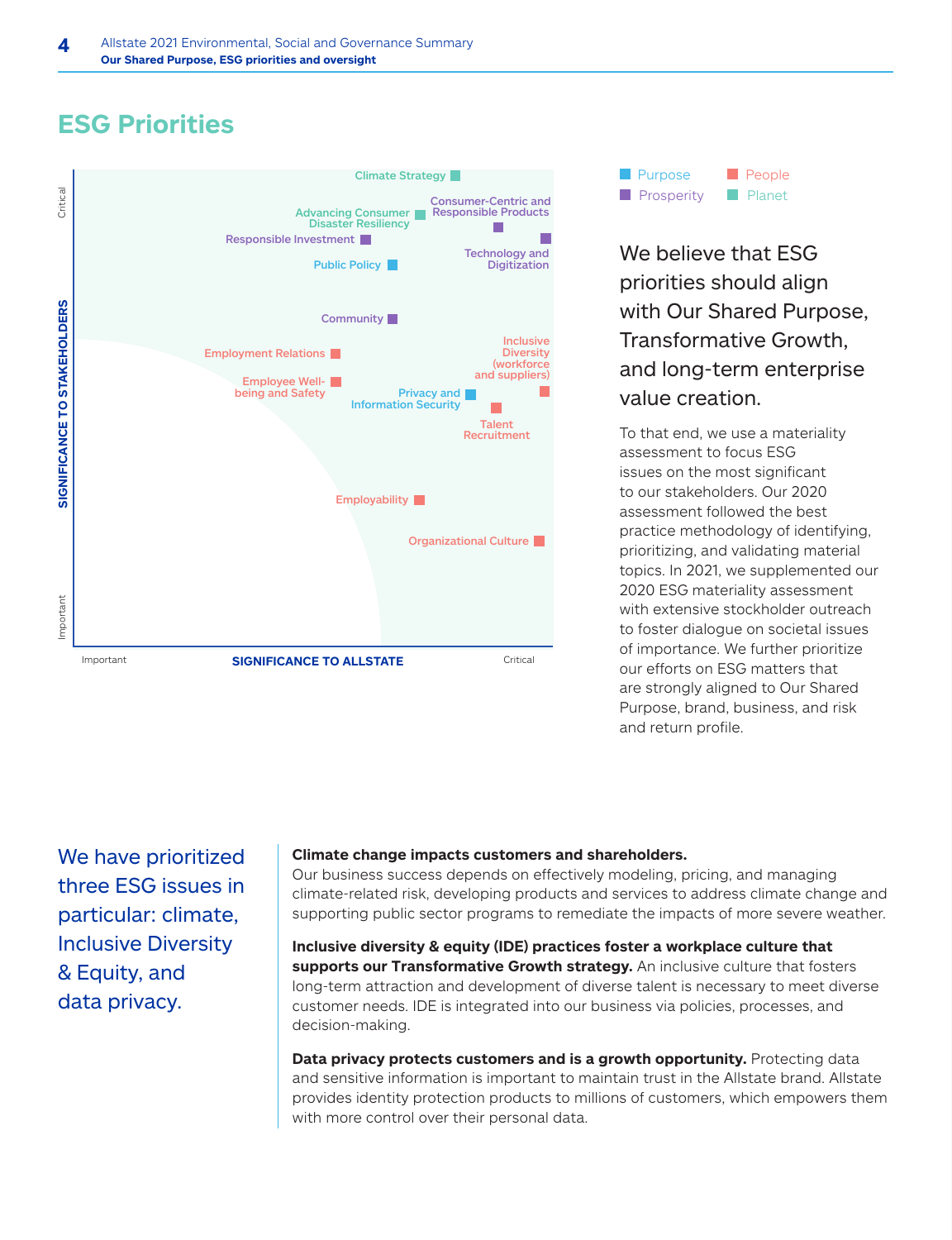## **ESG Oversight**

## Allstate has a history of strong corporate governance guided by three primary principles: dialogue, transparency, and responsiveness.

Our Board of Directors (Board) is fully engaged in the oversight of Allstate's strategy, operating results and ESG initiatives. The Board believes that strong, independent leadership is a critical aspect of effective corporate governance. At the time of the 2022 annual meeting, there will be 11 directors, 10 of whom are independent and 6 of whom bring gender or ethnic diversity.

## **Board of Directors**

The Board believes sustainability benefits Allstate's stakeholders and drives long-term value creation. The Board has responsibility for ESG oversight with semi-annual reviews.

### **Nominating, Governance and Social Responsibility Committee**

The nominating, governance and social responsibility committee supplements the Board's semi-annual ESG reviews. The chief legal officer and general counsel provides regular updates on ESG matters.

Additionally, other Board committees focus on specific components of the ESG strategy. The risk and return committee reviews climate change risk, the compensation and human capital committee reviews organizational health and other human capital management practices, and the audit committee reviews data privacy and cybersecurity.

### **Chief Legal Officer and General Counsel**

Our chief legal officer and general counsel works with leadership from across the company to guide Allstate's corporate responsibility and sustainability efforts and reports monthly to the nominating, governance and social responsibility committee on the company's ESG progress as well as provides periodic updates to the full Board.

## **The Allstate ESG Steering Committee**

Allstate has maintained an ESG Steering Committee (formerly the Sustainability Council) since 2007. This crossfunctional team supports Allstate's commitment to environmental, health and safety, corporate social responsibility, human capital management, corporate governance, sustainability, and other public policy matters.

Allstate's senior vice president of corporate strategy and senior vice president of corporate law co-chair the committee, which meets monthly and updates senior executives. The committee is comprised of individuals from strategy, finance, financial products, technology, marketing, innovation and corporate brand, enterprise risk and return management, human resources, legal, investments, property-liability, and protection products and services.

The ESG Steering Committee has established three working groups on climate, IDE and data privacy to drive thought leadership and progress throughout the organization.

| The Responsible Investing Committee                                                                                                                                                                                                                                                                                                                                                            | <b>The Sustainability Team</b>                                                                                                                                                                                                                                          |
|------------------------------------------------------------------------------------------------------------------------------------------------------------------------------------------------------------------------------------------------------------------------------------------------------------------------------------------------------------------------------------------------|-------------------------------------------------------------------------------------------------------------------------------------------------------------------------------------------------------------------------------------------------------------------------|
| The Responsible Investing Committee monitors<br>investing trends, evaluates best ESG practices and<br>is integrated with the ESG Steering Committee.<br>In conjunction with Allstate's Investments Risk<br>Committee, the Responsible Investing Committee also<br>reports on ESG investment performance and monitors<br>our investment portfolio for potential exposures to<br>climate change. | The Sustainability team develops the annual<br>Sustainability Report, responds to ratings and rankings<br>questionnaires, drives employee awareness and<br>engagement with corporate sustainability initiatives. It<br>reports regularly to the ESG Steering Committee. |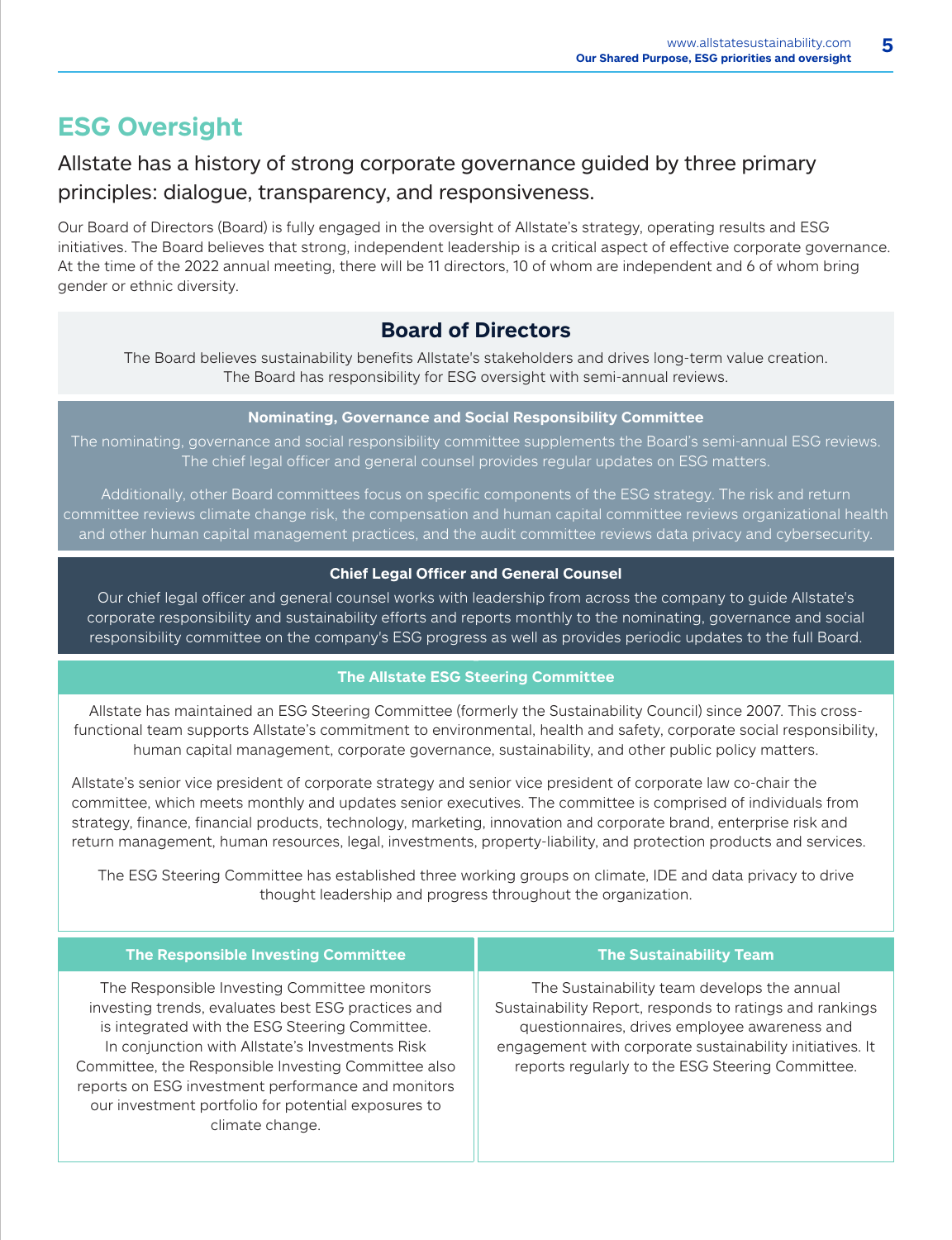# **ESG goals and achievements**

### Please see our ESG data online.

|                                        | <b>GOALS FOR THE FUTURE</b>                                                                                                                                                                                                                                                                                                                                                                                                                                                                                                                                                                                                                                                                                                                                                                                                                                             | <b>PAST ACHIEVEMENTS</b>                                                                                                                                                                                                                                                                                                                                                                                                                                                                                                                                                                                                                                                                                                                                                                                                                                                                                                                                                                                                                                                                                        |
|----------------------------------------|-------------------------------------------------------------------------------------------------------------------------------------------------------------------------------------------------------------------------------------------------------------------------------------------------------------------------------------------------------------------------------------------------------------------------------------------------------------------------------------------------------------------------------------------------------------------------------------------------------------------------------------------------------------------------------------------------------------------------------------------------------------------------------------------------------------------------------------------------------------------------|-----------------------------------------------------------------------------------------------------------------------------------------------------------------------------------------------------------------------------------------------------------------------------------------------------------------------------------------------------------------------------------------------------------------------------------------------------------------------------------------------------------------------------------------------------------------------------------------------------------------------------------------------------------------------------------------------------------------------------------------------------------------------------------------------------------------------------------------------------------------------------------------------------------------------------------------------------------------------------------------------------------------------------------------------------------------------------------------------------------------|
| <b>Climate</b>                         | • Continue to evaluate setting greenhouse gas<br>(GHG) emission reduction science-aligned<br>targets, including a new target for operating<br>emissions:<br>- Reduce owned building location-based GHG<br>emissions 50% from a 2019 baseline by 2024.<br>This includes National General owned offices.<br>- Transition to 100% hybrid vehicles by 2025.<br>- Achieve green or healthy building<br>certification for 10% of new office designs<br>by 2025.<br>- Transition power used at 40% of owned<br>facilities to 100% renewable energy through<br>renewable energy credits (RECs) and carbon<br>offsets by 2030.<br>- Centralize waste collection prevention<br>across all new locations and 100% of existing<br>locations by 2023.<br>• Expand Task Force on Climate-Related<br>Financial Disclosures (TCFD) report to reflect<br>work done on emissions targets. | • Reduced absolute energy use 20% within<br>owned portfolio against 2007 baseline by 2014,<br>6 years ahead of schedule.<br>- Reduced consumption by consolidating<br>office space, recapturing heat in data center<br>operations, and using energy-efficient<br>equipment and systems.<br>- Shift to home-based and hybrid work<br>reduced overall energy consumption at all<br>locations.<br>• 100% of the power used at our Northbrook,<br>Illinois, headquarters and our Irving, Texas,<br>office qualifies for renewable energy<br>certificates.<br>• As of year-end 2021, converted 50% of<br>automobile fleet to hybrid vehicles.<br>• Began offering paperless billing and up to<br>a 10% discount for customers who went<br>paperless. In 2020, 61.6% of claim payment<br>transactions were digital, up 19% from 2019.<br>• Engaged CDP Supply Chain to help us measure<br>and manage suppliers' environmental impact<br>and asked our largest vendors to set emissions<br>reduction targets and submit/disclose data to<br>CDP.<br>• Published first report using the<br>recommendations of the TCFD. |
| <b>Responsible</b><br><b>Investing</b> | • Expand climate-related investment capabilities<br>and relationships, targeting at least \$375M in<br>commitments between 2021 and 2022.<br>• Maintain trading volumes at least 2x 2020<br>levels (% of total volume) with minority, women<br>and veteran business enterprises.<br>• Target \$180M in new commitments with<br>diverse investment sponsors and managers in<br>2022, nearly 3x historical annual average.<br>• Target at least \$300M in new commitments to<br>low-income housing tax credits during 2022.<br>• Continue to increase the percentage of the<br>portfolio allocated to responsible investments<br>from 11.1% at year-end 2021.                                                                                                                                                                                                             | • Established a dedicated impact portfolio for<br>investments in businesses that can address<br>Inclusive Diversity & Equity and climate risk<br>while generating attractive risk-adjusted<br>returns.<br>• Set exclusions/standards across overall<br>portfolio such as excluding majority ownership<br>in companies that operate a coal or other mine<br>or that predominantly conduct business in the<br>civilian firearms industry.<br>• Invested \$7.2B in responsible investments<br>as of year-end 2021, including education,<br>sustainable and affordable housing, health care,<br>green bonds, diverse sponsors, and renewable<br>investments.<br>• Increased our trading with minority, women and<br>veteran business enterprises more than tenfold                                                                                                                                                                                                                                                                                                                                                  |

of historical volume during 2021, representing 3.6% of total trading volume.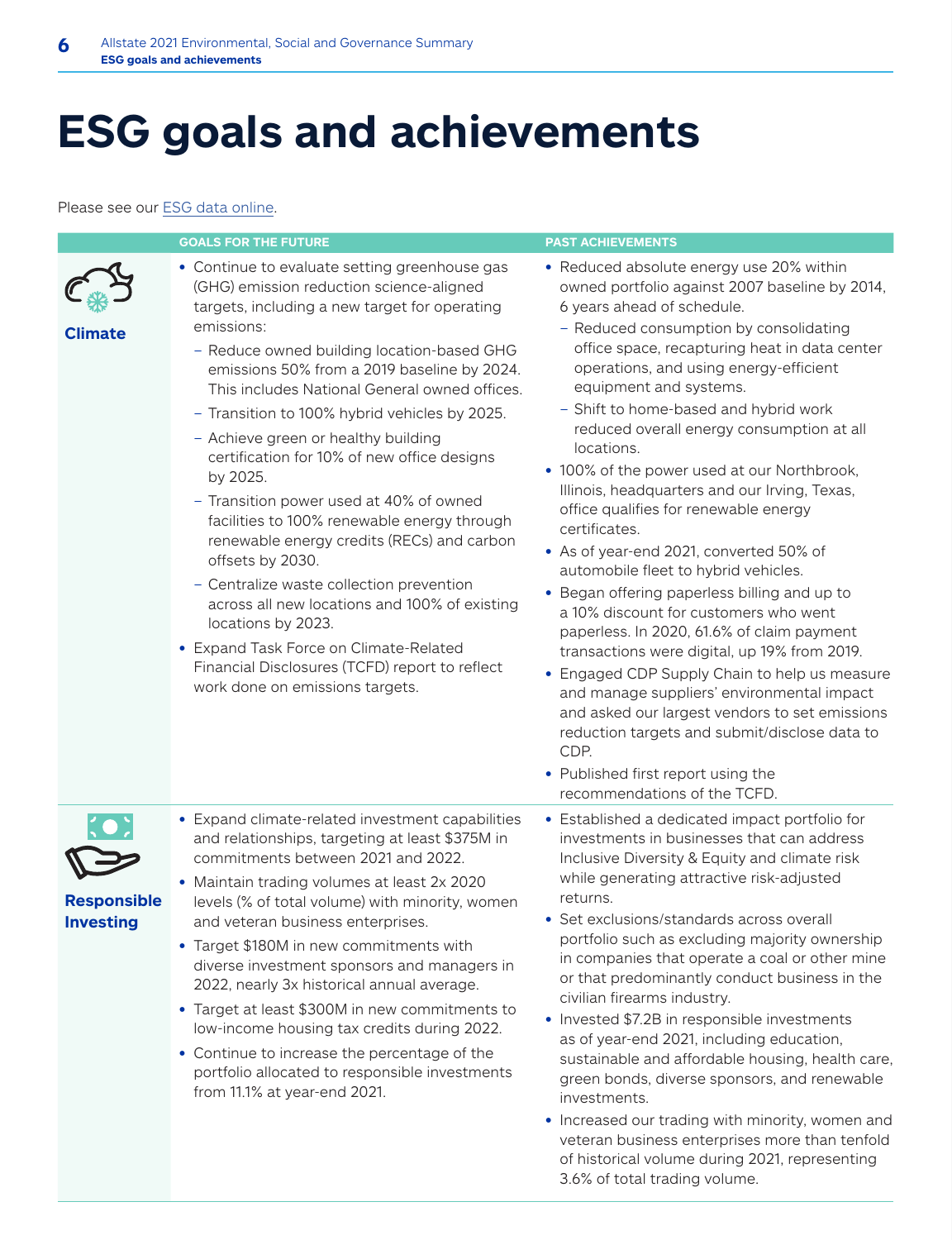|                                                     | <b>GOALS FOR THE FUTURE</b>                                                                                                                                                                                                        | <b>PAST ACHIEVEMENTS</b>                                                                                                                                                                                                                             |
|-----------------------------------------------------|------------------------------------------------------------------------------------------------------------------------------------------------------------------------------------------------------------------------------------|------------------------------------------------------------------------------------------------------------------------------------------------------------------------------------------------------------------------------------------------------|
|                                                     | • Keep employee engagement score at the<br>industry top quartile across demographic<br>classifications.<br>• Drive skills-based hiring without degree                                                                              | • Integrated business requirements with<br>employee choice, resulting in an approximately<br>65% home-based, 29% hybrid, and 6% office-<br>based workforce.                                                                                          |
| <b>Human</b><br><b>Capital</b><br><b>Management</b> | requirements.<br>• Acquire and develop talent with digital<br>capabilities to enable Transformative Growth<br>strategy.<br>• Improve employability for all team members.                                                           | • Minimum U.S. based compensation increased<br>in 2022 to \$17/hour and \$20/hour, based on<br>geographic differentials, the second increase in<br>the last two years.<br>• 54% of all new hires in 2021 did not have a<br>4-year bachelor's degree. |
| <b>Inclusive</b>                                    | • Increase female and racially and/or ethnically<br>diverse representation across officers,<br>management, and employees.<br>• Measure Allstate's culture of inclusivity via Inspire<br>survey. In 2022, expand IDE-related survey | • Maintained inclusive diversity index scores in<br>mid-80's from 2018-2021.<br>• Optional IDE course completion increased 257%<br>in 2021.<br>$\bullet$ Since 2004, tripled annual spend with diverse                                               |

questions to measure culture of employee belonging; equal opportunity regardless of background; senior leadership commitment to addressing inequity; and Allstate's commitment

**•** Double spend with diverse suppliers within five

**•** The Allstate Foundation plans to contribute \$7M to the advancement of racial equity, in addition to other signature causes of youth empowerment and relationship abuse.

to IDE as a company.

years, or \$470M by 2025.

**•** Since 2004, tripled annual spend with diverse suppliers to \$5.3B. In 2021, spent over \$366M with diverse suppliers, significantly over 2020 spend of \$235M.

- Allstate's efforts with diverse suppliers created over \$680M of economic impact in the community. A recent analysis indicates that \$1 spent with our diverse suppliers drives \$1.97 in total economic production.
- In 2021, Allstate's supply chain partners included 2,000 diverse suppliers.
- Held a virtual Annual Supplier Diversity Exchange in 2021 with over 600 attendees.
- **•** The Allstate Foundation added advancing racial equity as a focus area, leveraging success in youth empowerment and helping victims of domestic violence.
- **•** Issued \$1.2B in bonds using minority, women and veteran business enterprises.
- **•** Provided capital to benefit communities, like low-income housing tax credits (\$1.3B of book value as of 2021).

**Inclusive Diversity & Equity (IDE)**

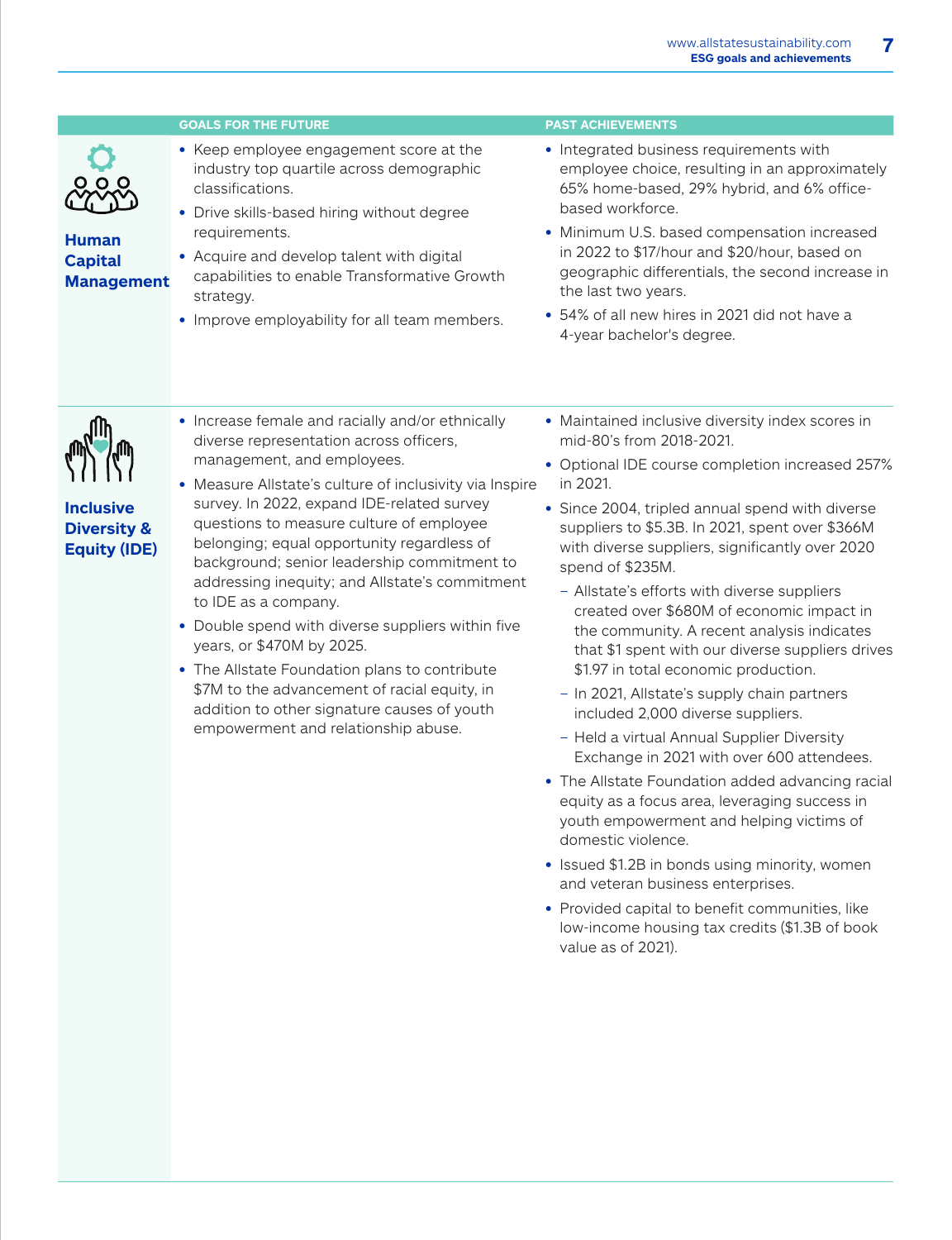# **climate change**

Climate change is one of the most critical challenges threatening

customers, businesses and communities.

Global warming has increased the frequency and severity of severe weather. This creates additional risks for customers and shareholders, but also offers opportunities to leverage Allstate's capabilities and support proactive public policy initiatives.

## **Climate Risk Management**

Allstate's business viability depends on effectively modeling, pricing and managing risks, including risks related to climate change. We manage climate risks within our integrated Enterprise Risk and Return Management (ERRM) program, which applies risk-return principles, modeling and analytics, governance, and transparent management dialogue to understand the company's highest-priority risks.



## **Risk Identification**

We have identified the following climate change risks:

**Insurance risk:** An increase in severe weather events has raised loss costs for homeowners insurance, requiring risk management actions such as changes in pricing, product coverages, geography, underwriting practices, and reinsurance utilization. We expect that the impacts from climate change will continue to be concentrated in property insurance.

**Investment risk:** We employ some of the same practices from underwriting and modeling climate risk within the investment portfolio. We consider potential environmental and severe weather risks when we make investments. We have limited exposure to sectors with higher climate risk, including oil, gas and coal production, airlines and airports, and commercial real estate with higher catastrophe risk. Additionally, ESG considerations and climate-specific metrics are incorporated into our asset management decisions.

**Reputational risk:** Climate change is important to internal and external stakeholders and we collaborate through external partnerships and public engagements.

## **Risk Assessments**

Allstate's Catastrophe Modeling and Analytics team and pricing groups assess climate change information and establish pricing, underwriting, concentration and coverage standards. The team uses information from the Intergovernmental Panel on Climate Change (IPCC), the U.S. Global Change Research Program (USGCRP) and the Actuaries Climate Index (ACI). The IPCC and USGCRP evaluate research by climate scientists around the world and conduct reviews to provide information to decision-makers. The Responsible Investing Committee and the Investments Risk Committee assess investments for potential short- and long-term exposures to climate change.



## **Risk Mitigation**

The ACI measures extreme weather and sea level increases through quarterly updates. The Catastrophe Modeling and Analytics team monitors statespecific risks and competitors' actions and partners with the Investments to model mortgage and real estate portfolios. We incorporate the outcome of the assessment into decision-making to balance risk and return.



## **Risk Monitoring and Reporting**

Through Sustainability and TCFD reports, we report on progress in mitigating climate change.

### **More information**

- **•** ESG data online
- **•** CDP answers
- **•** TCFD report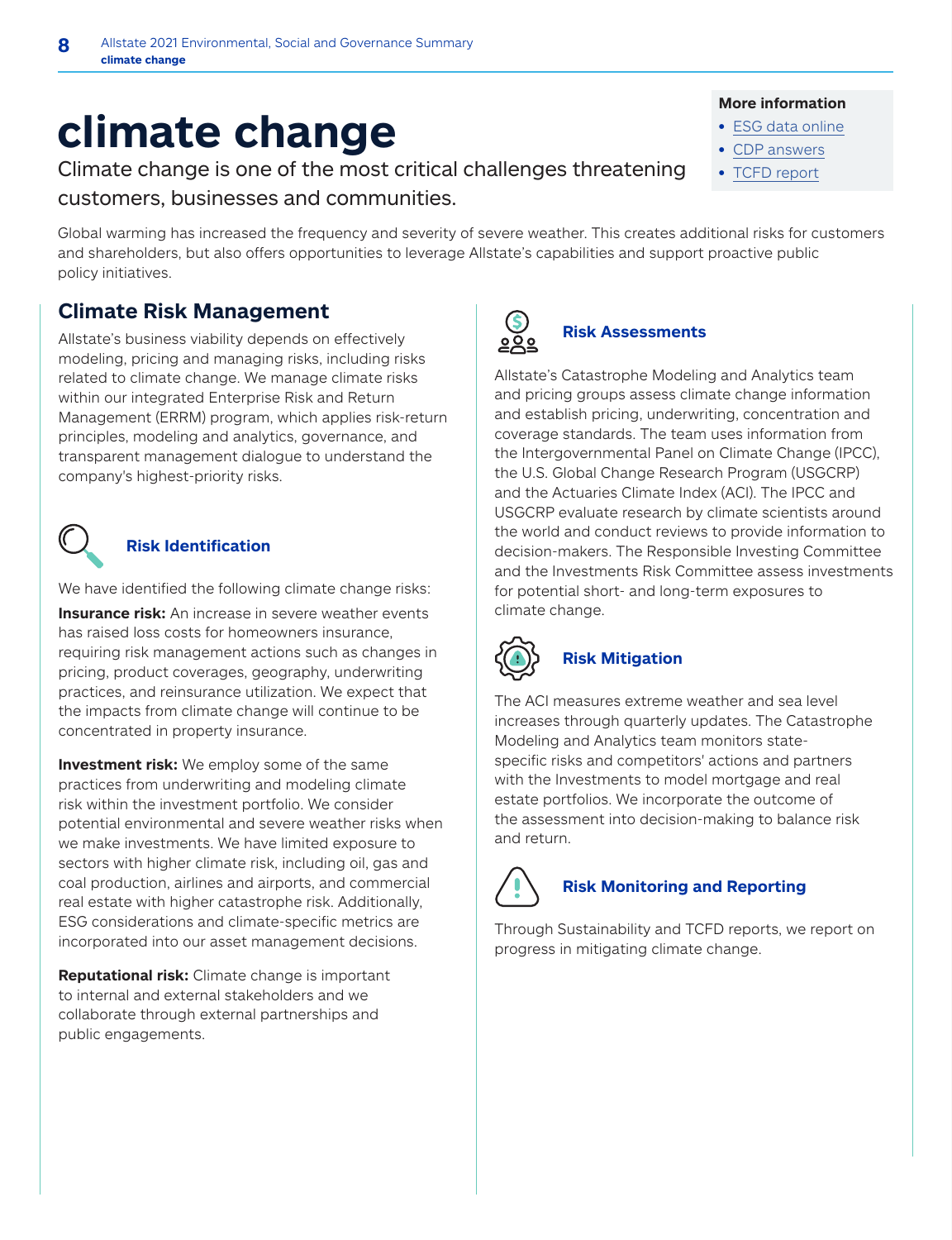# **responsible investing**

## As of December 31, 2021, we managed a \$65 billion investment portfolio and actively

evaluated how ESG issues influence investment performance.

Our investment analysis and decision-making processes have increased the focus on ESG and responsible investing in the past three years. We have established climate change and Inclusive Diversity & Equity (IDE) as two pillars critical to investments.





Build limitations/structure/ analytics, as appropriate, into the portfolio that will mitigate allocations that negatively impact our ESG goals.

### **To date, we have:**

- **•** Reduced energy sector weight in corporate credit benchmark by half.
- **•** Excluded majority ownership in companies that operate a coal or other mines.
- **•** Excluded companies that predominantly conduct business in the civilian firearms industry.
- **•** Added an ESG scorecard that is reviewed as part of approval process for all new direct private deals.
- **•** Incorporated ESG considerations into credit analysis, where available.
- **•** Do not invest in, or do business with, any entity included on the sanctions list of the Office of Foreign Assets Control. Allstate holds no existing direct investments in Russia, nor will we make any new ones.

## **BROAD PORTFOLIO IMPACT SUB-PORTFOLIO OTHER ACTIVITIES**

Invest in solving societal problems in a targeted manner while achieving attractive returns.

### **To date, we have:**

- **•** Allocated \$240M in 2021 to climate-related investments.
- **•** Allocated \$408M in 2021 to lowincome housing tax credits.
- **•** Increased investment of capital across energy transition theme.
- **•** Actively managed our agriculture and timber portfolio.



Align investments so they support our ESG goals.

### **To date, we have:**

- **•** Established IDE as a key pillar to guide responsible investments.
- **•** Created an Investments Inclusive Diversity & Equity Council.
- **•** Utilized minority, women and veteran owned firms for our \$1.2 billion bond offering.
- **•** Increased trading volume with minority brokers.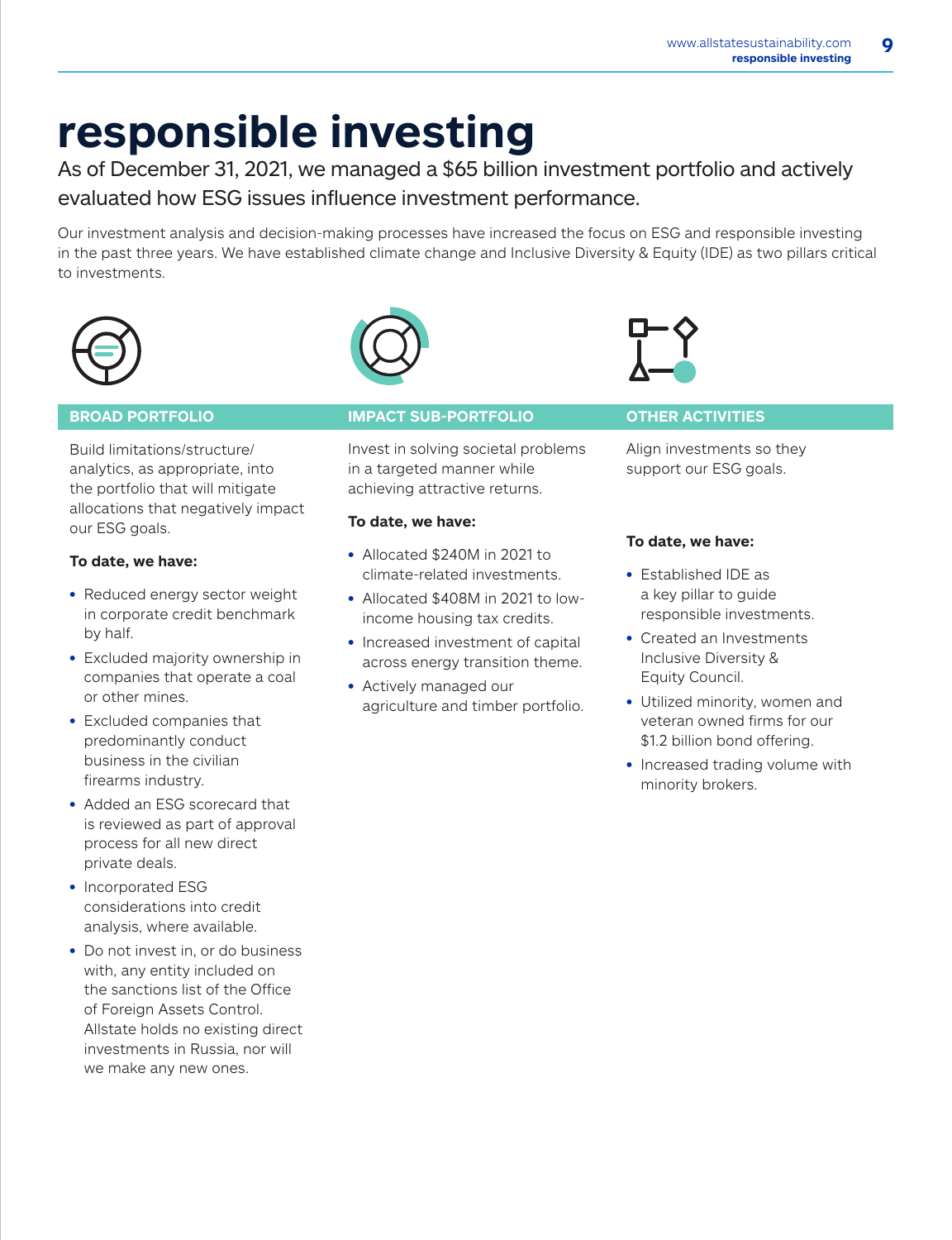# **human capital management**

### **More information**

- **•** Speak Up Process
- **•** Working at Allstate

## We are building a purpose-driven company powered by purpose-driven people.

Allstate's employees and agents are essential to achieving Our Shared Purpose. Human capital management focuses on employee selection, retention and talent development to create an inclusive, diverse and equitable culture. We strive to motivate employees and harness their diverse perspectives through leading employment practices. This employability is enhanced with training, mentoring and investing in professional growth.



## **Organizational Culture**

At Allstate, we define culture as **a self-sustaining system of shared values, priorities and principles that shape beliefs, drive behaviors and influence decision-making within an organization**. Our Shared Purpose comes to life through an unwavering commitment to shared Values, Behaviors and Operating Standards.



## **Employee Well-Being & Safety**

To be an employer of choice, **we prioritize employee well-being, devoting resources to health and safety**. The Future Workplace initiative integrates business requirements with employee choice, resulting in  $\sim$ 65% home-based, 29% hybrid, and 6% office-based employees. Resources are devoted to occupational health and safety and benefit programs to support employees' physical health, financial security, personal well-being and work-life integration.



## **Talent Recruitment and Management**

Providing employees with rewarding work, professional growth and educational opportunities improves business outcomes, morale and engagement. Allstate's **talent strategy is focused on expanding digital capabilities, agile leadership, diversity and providing choice on work environment**. A remote, digitally enabled workforce makes it possible for Allstate to recruit talented people wherever they live.



## **Inclusive Diversity & Equity (IDE)**

**The broad diversity of our workforce makes us a better company**. At Allstate, every voice counts. We work smarter, meet customer needs more effectively, share better, and identify more innovative ideas by leveraging our unique individual characteristics, backgrounds, experiences and perspectives. A comprehensive review of operating practices, pay and promotions for people of color and women was done in 2021 to further promote equity and equality. IDE training, resources and programming for employees was also significantly increased.

## **Organizational Culture**

The Enhanced Organizational Capabilities (EOC) initiative will expand the knowledge, skills and experience of leadership, employees, agents and external partners to execute the Transformative Growth strategy.

In 2022 we will:

- Enhance the enterprise recognition and rewards program to motivate and inspire employees.
- **•** Introduce a Customer Retention and Growth bonus of \$2,000 to \$4,000 for over 30,000 eligible employees for achieving property-liability unit growth goals.
- **•** Use workforce analytics to dynamically align skills to highest priority issues, focus talent development and acquisition, and deploy talent efficiently.
- **•** Focus on Our Behaviors and culture change, including decision-making and feedback, and refresh the Employee Value Proposition.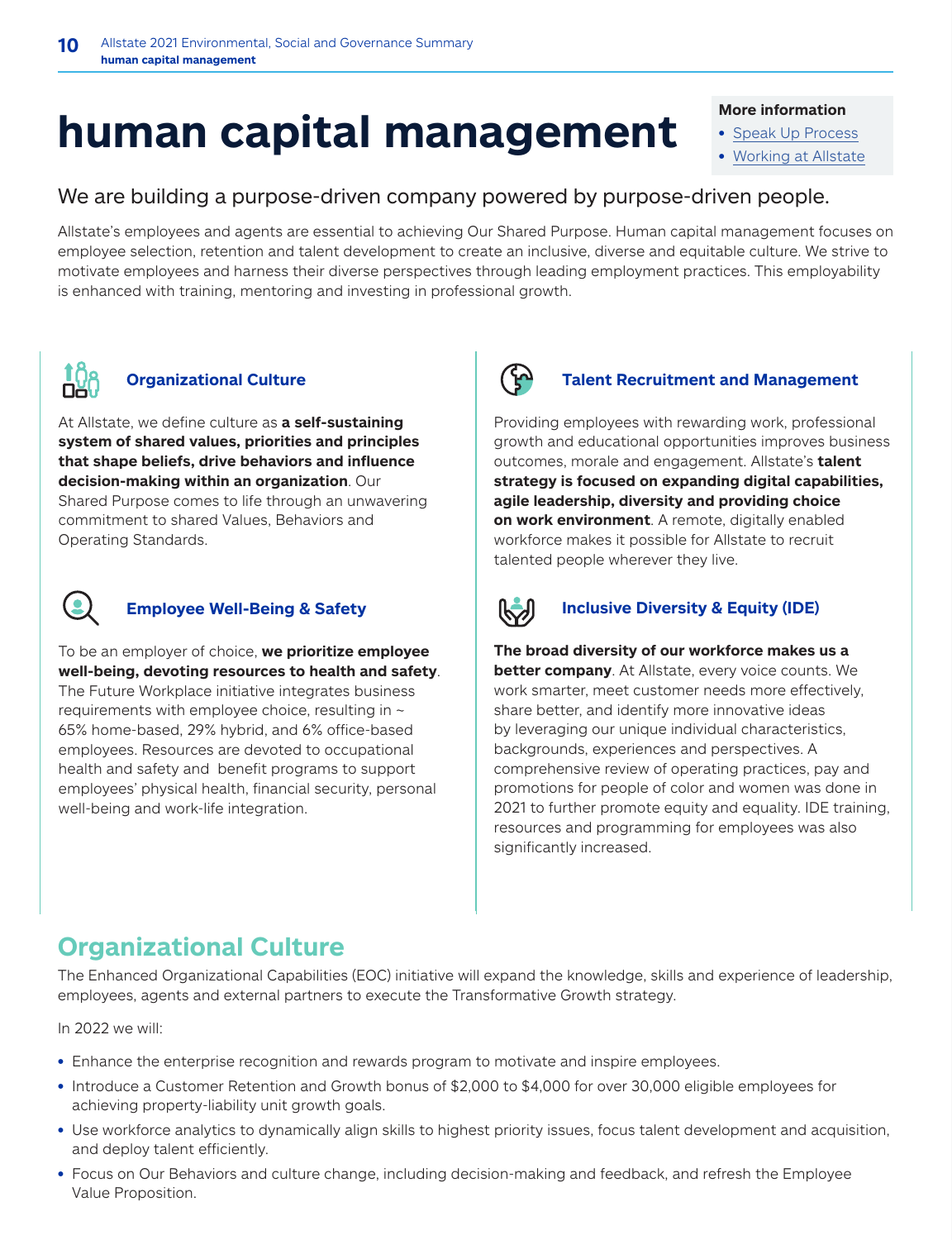## **Talent Recruitment and Management**

Inclusive Diversity & Equity, pay equity, and professional development help us attract, develop, and retain a talented workforce. In 2021, the talent management strategy progressed, which focuses on expanding capabilities critical to the successful implementation of our Transformative Growth strategy. In addition, the Board oversees a robust CEO and senior leadership succession process.

We offer competitive benefits, including medical insurance, pension, 401(k) match, paid time off, paid parental leave, short-term disability, and well-being programs. To ensure fair and equitable compensation practices, an internal pay equity analysis is conducted annually. For the third year in a row, an outside firm provided a detailed pay equity analysis to identify potential pay gaps and identify policies and practices that might contribute to pay inequities. The external analysis found that Allstate compared well to companies of similar size and scope. In the few employee groups where pay gaps were identified, the gaps were remediated and policies established to ensure pay equity. In addition, minimum compensation for U.S. employees was increased in 2022 to \$17/hour and \$20/hour, based on geographic differentials.

## **Employee Well-Being and Safety**

During the COVID-19 pandemic, we fostered employee health and well-being through robust safety and well-being practices, training and tools. Well-being services like telemedicine, prescription home delivery, and emotional and financial support lines are available to U.S. employees. We conduct regular well-being assessments to help determine which services, programming, and benefits to offer our workforce, in addition to helping them make health and wellness decisions.

# **Inclusive Diversity & Equity (IDE)**

Allstate has a strong 15-year track record driving Inclusive Diversity & Equity (IDE), which is a core value of Our Shared Purpose.

While our workforce diversity is at or better than general industry averages, it is lower at leadership levels versus front-line employees. To build on this success and accelerate our results, a top-to-bottom review of operating practices across IDE dimensions was completed in 2021. A multi-year IDE strategy that positions Allstate to be a differentiated IDE leader is being implemented with progress frequently reviewed with the Board.



## **More information**

- **•** EEO-1 Report
- **•** Inclusive Diversity & Equity
- **•** Employee Resource Groups
- **•** Supplier Inclusion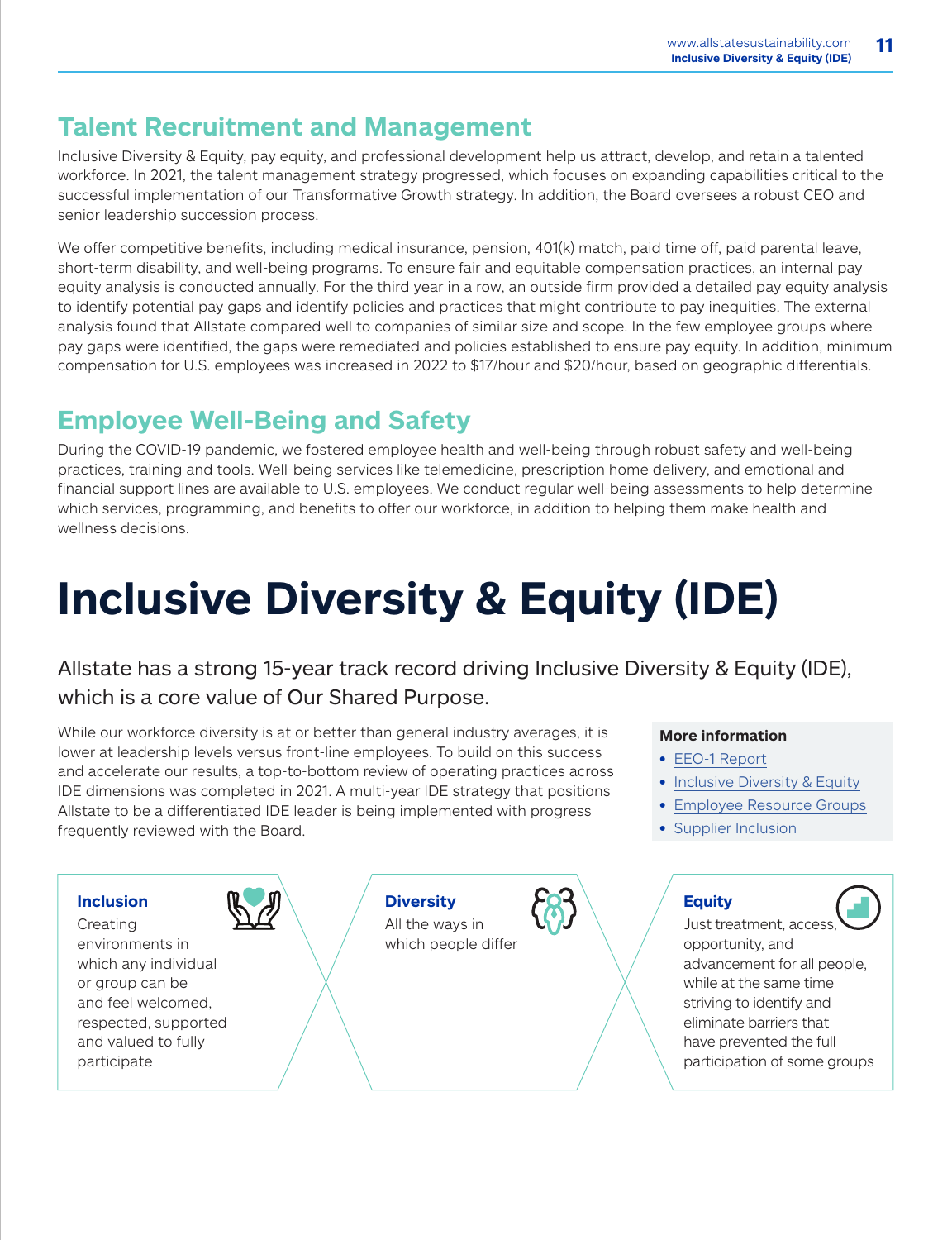Our IDE strategy focuses on four pillars, with specific goals to remain a leader in diversity and social justice.



### **Business Practices**

Integrate IDE into core policies, processes, and decision-making, including choosing diverse suppliers.



### **Culture**

Provide an inclusive workplace that empowers everyone to utilize their voices, unique perspectives and experiences to show up authentically and reach their full potential.



### **People**

Build a diverse employee and agent population through our recruitment, retention, and development activities.



### **Community**

Address IDE impacts in the communities where we live, work and do business, and take a leadership position to advance IDE.

To align compensation with strategic execution, our annual incentive compensation plan includes measures related to diverse representation, businesses practices (including supplier diversity and investments), and cultural integration.

# **data privacy and information security**

## Data privacy protects customers.

Protecting data and sensitive information is important to maintain trust in the Allstate brand. Allstate provides identity protection products to millions of customers, empowering them with more control over their personal data.



### **Products and Services**

Protect Personal Identifiable Information with strong data management and cybersecurity practices

Offer Allstate Identity Protection



### **Policy and Legislation**

Champion consumer rights and advocate for federal legislation to establish uniform consumer data protection standards



**Governance**  Be transparent and ethically manage consumer data



## **Partnerships**

Partner with organizations such as The Atlantic and the Aspen Institute to share perspectives on enhancing data privacy protections

The Board and audit committee provide oversight of our cybersecurity and privacy programs. External benchmarking and an independent cybersecurity advisor to the audit committee supports continuous improvement.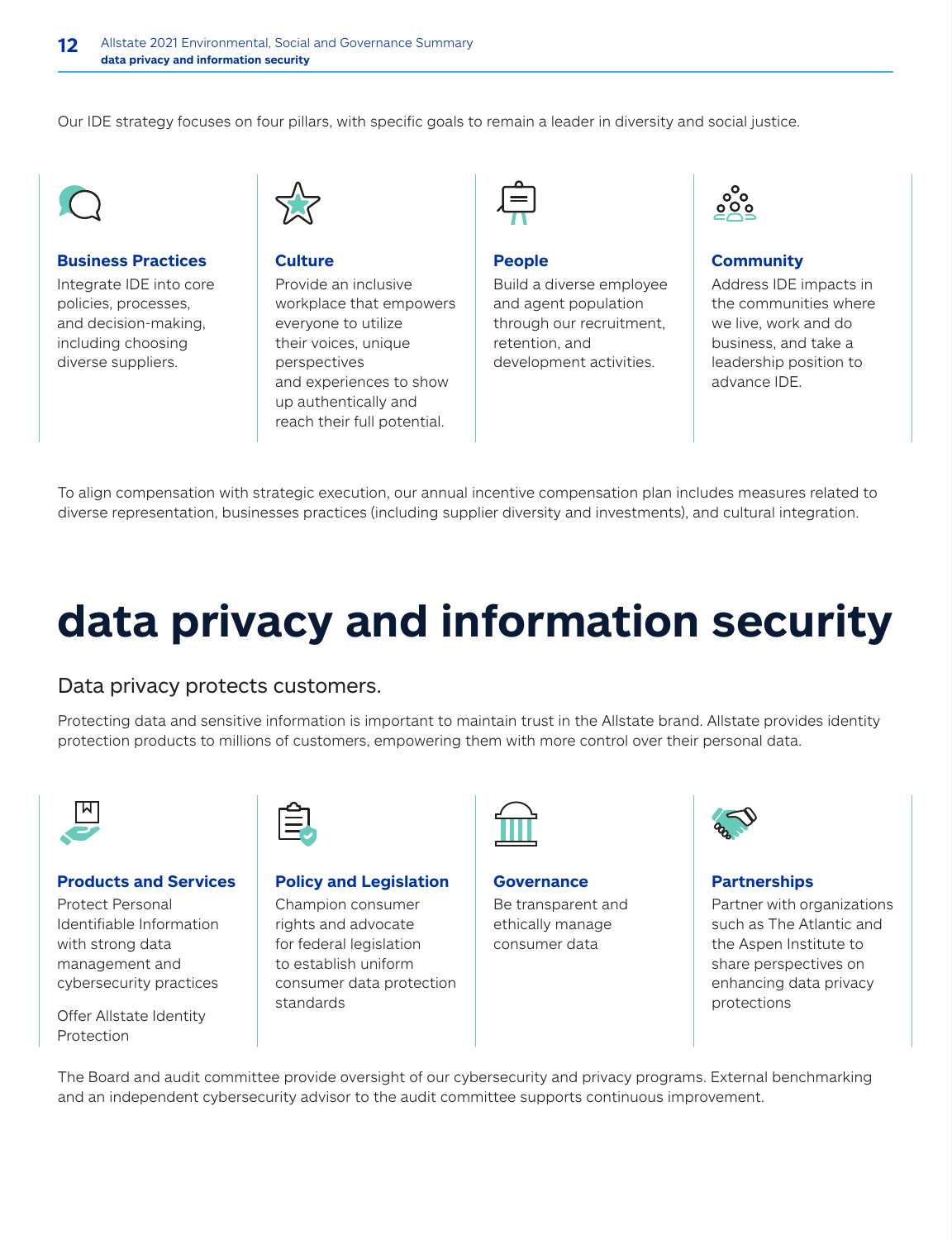## **Data Privacy**

In 2021, we created a digital ethics framework to provide actionable guidance to identify and address ethical concerns in the use of innovative technologies, like artificial intelligence. Allstate also introduced an innovative personal information anonymization framework that respects privacy by enabling Allstate to de-identify personal data while allowing the company to use data insights to drive new service and product developments. We are working to identify lawmakers, think tanks, policy institutes and thought leaders to collaborate on improving consumer control of data.

Security and data privacy requirements extend to suppliers that access, store or use our data. Privacy and data security with suppliers are implemented through procurement standards, practices, contracts, and evaluation of suppliers' security and privacy assessment practices.

We offer our customers products and services they can use to protect their personal data. Since 2018, Allstate Identity Protection (AIP) has grown 25%, with over 3 million lives protected as of year-end 2021. AIP's current product portfolio is focused on identity protection; however it expanded into privacy management in 2020 with the launch of the Allstate Digital FootprintTM on Allstate Mobile. In 2021, we provided 203,000 Americans free identity protection during the COVID-19 pandemic.

## **Data Security**

Information security programs align with the National Institute of Standards and Technology's (NIST) Cybersecurity Framework (a collection of standards, guidelines and practices to promote the protection of critical infrastructure). Allstate uses a risk-based approach to establish information security programs, and maps to the NIST Cybersecurity Framework and ISO 27001 (an information security standard developed by the International Organization for Standardization). Programs are designed to ensure compliance with cybersecurity laws and regulations, such as the New York Department of Financial Services Cybersecurity Requirements for Financial Services Companies.

We are continually enhancing information security capabilities to protect against emerging threats, while increasing our ability to detect system compromise and implement recovery should a cyberattack or unauthorized access occur. Six risk management practices are used to ensure and monitor cybersecurity program effectiveness, with detailed programs and measurement for each category.

- $\blacktriangledown$ Deploy high-performing internal capabilities
- **V** Utilize strong security practices
- Protect crown jewels (data, systems and intellectual property)
- Rapidly detect and respond to an incident
- Prohibit business disruption
- Control and measure third-party risk